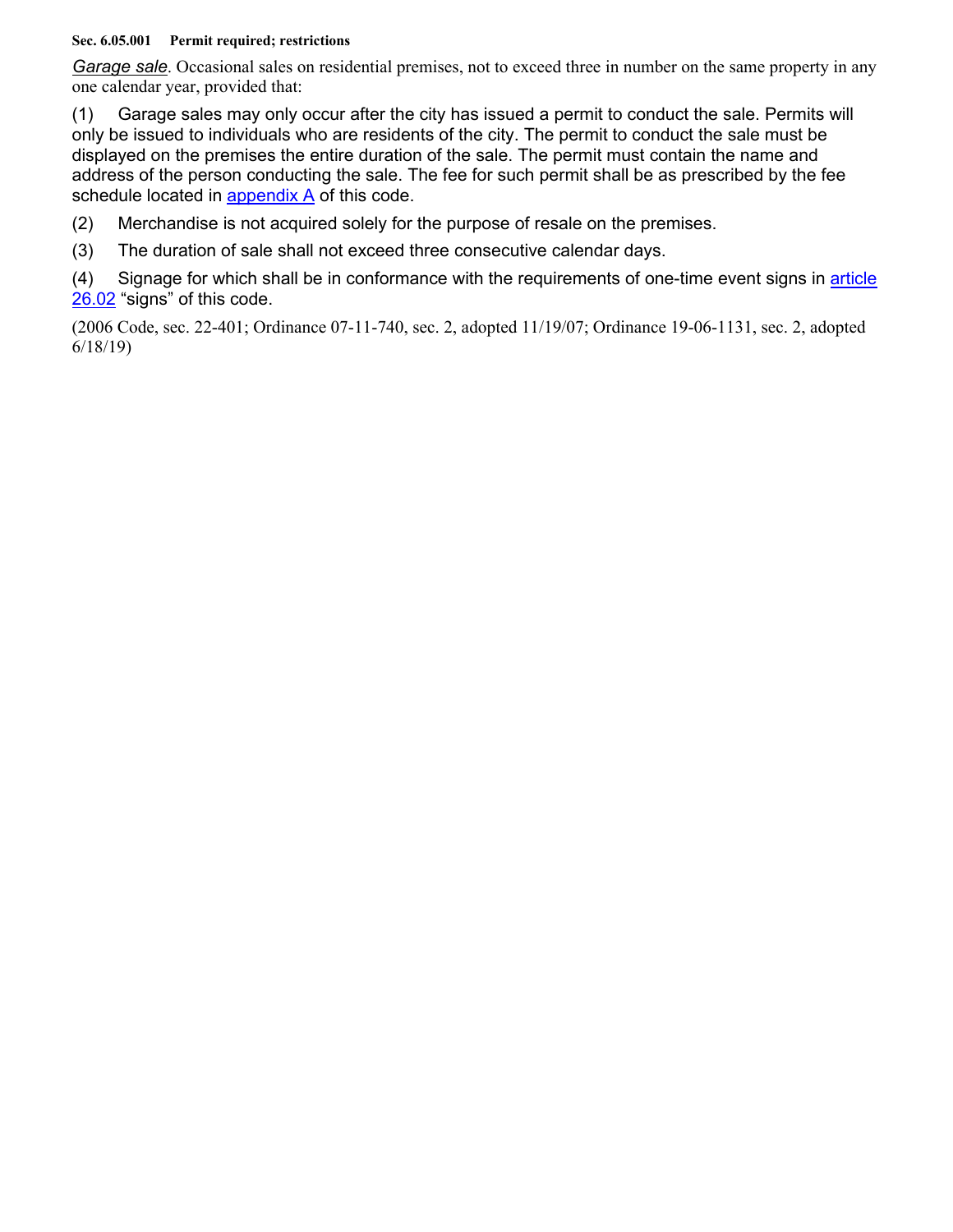**Sec. 26.02.013 Special-purpose signs and one-time event signs in public right-of-way**

(a) Flags, emblems and insignia of a governmental entity are allowed.

(b) Special-purpose temporary construction signs denoting the architect, engineer, contractor, subcontractor or financier and temporary signs denoting the future location of a particular business, retail center or institution are allowed one such construction sign and one such future location sign per street adjacent to the construction site or future location site. No such sign shall exceed 32 square feet in area nor extend higher than 15 feet as measured from ground level; provided that such signs are located on the premises where the construction or location being advertised is or will be occurring. Such signs shall be removed upon issuance of a certificate of occupancy.

(c) Special-purpose freestanding signs for the purpose of identifying the location of or direction to subdivisions or major homebuilder sites are allowed. Such signs shall be on-premises and shall not exceed 32 square feet in area, nor extend more than ten feet in height, or when located adjacent to a screening wall shall not extend more than 15 feet in height. A homebuilder with 25 lots or more qualifies as a major homebuilder. One such sign may be allowed for subdivisions, major homebuilders, sites or developments of 30 acres or less. One additional sign shall be allowed for each additional 30 acres. Permits for such signs may be granted for a maximum period of 12-month intervals, with such signs being removed upon 90 percent completion of the project. No such sign shall be located closer than 100 feet to a residential dwelling not within the subdivision.

(d) Off-premises special-purpose freestanding directional signs for the purpose of identifying the location of or direction to a subdivision within a residential zoning district are allowed under the following conditions:

(1) Such signs shall not advertise any site located outside the city limits;

(2) Such signs shall be located within a one-mile radius of the subdivision to which it pertains and shall not be located closer than 100 feet to a residential dwelling;

(3) Such signs shall not exceed 100 square feet in area, nor extend more than 15 feet in height;

(4) The maximum number of such signs shall not exceed one sign per 50 lots, or fraction thereof, nor a maximum of two signs per subdivision;

(5) No such off-premises special-purpose freestanding directional sign shall be erected closer than 100 feet from any other off-premises sign on the same side of the thoroughfare;

(6) Permits for such signs may be granted for maximum intervals of 12 months each with such signs being removed when 90 percent of the lots within the subdivision have been developed.

(e) Wind devices, heavier-than-air inflatables, and similar special-purpose signs promoting a singlefamily subdivision or multifamily complex shall be allowed a maximum single use period not to exceed 15 days, with a minimum period between permits of 30 days and a maximum number of three permits per year for a given subdivision or complex.

(f) Wind devices, heavier-than-air inflatables, and similar special-purpose signs promoting a retail or commercial establishment or center shall be allowed a maximum single use period not to exceed seven days with a minimum period between permits of 15 days and a maximum number of three permits per year for a given establishment or center.

(g) Signs that advertise sales, specials, grand openings, or other goods or services available within an establishment may be placed in windows using water soluble paint, appliques or other temporary and removable means provided that no such window sign may:

(1) Be located on the window surface in any manner that obscures more than 25 percent of the visible window area available in the absence of any signs; and

(2) Remain in place more than 30 days in any six-month period.

(h) One-time event signs in public right-of-way:

(1) A permit is required for display of all one-time event signs within any public right-ofway within the city. Permits for one-time event signs must comply with the following:

(A) Permits are good for a six-month period, beginning on January 1st each calendar year and ending on June 30th the same year or beginning on July 1st and ending on December 31st of the same year.